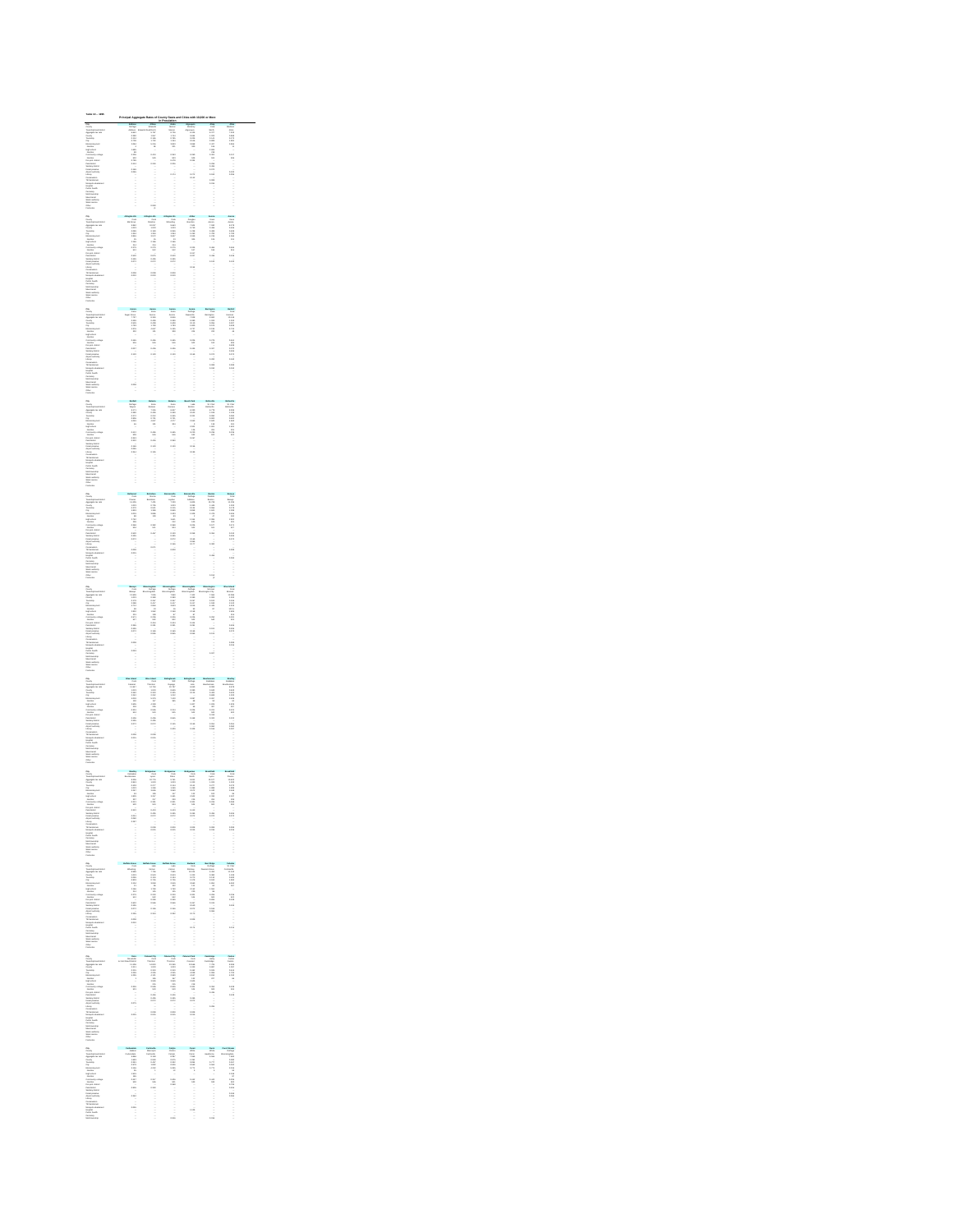|                                                                                                                |                                                                                                                                                                                                                                | $\begin{array}{cccccccccccccc} 0.01 & 0.01 & 0.01 & 0.01 & 0.01 & 0.01 & 0.01 & 0.01 & 0.01 & 0.01 & 0.01 & 0.01 & 0.01 & 0.01 & 0.01 & 0.01 & 0.01 & 0.01 & 0.01 & 0.01 & 0.01 & 0.01 & 0.01 & 0.01 & 0.01 & 0.01 & 0.01 & 0.01 & 0.01 & 0.01 & 0.01 & 0.01 & 0.01 & 0.01 & 0.01 &$ |                                                                                                                 |  |  |
|----------------------------------------------------------------------------------------------------------------|--------------------------------------------------------------------------------------------------------------------------------------------------------------------------------------------------------------------------------|--------------------------------------------------------------------------------------------------------------------------------------------------------------------------------------------------------------------------------------------------------------------------------------|-----------------------------------------------------------------------------------------------------------------|--|--|
|                                                                                                                |                                                                                                                                                                                                                                |                                                                                                                                                                                                                                                                                      |                                                                                                                 |  |  |
|                                                                                                                |                                                                                                                                                                                                                                |                                                                                                                                                                                                                                                                                      |                                                                                                                 |  |  |
|                                                                                                                |                                                                                                                                                                                                                                |                                                                                                                                                                                                                                                                                      |                                                                                                                 |  |  |
|                                                                                                                |                                                                                                                                                                                                                                |                                                                                                                                                                                                                                                                                      |                                                                                                                 |  |  |
|                                                                                                                |                                                                                                                                                                                                                                |                                                                                                                                                                                                                                                                                      |                                                                                                                 |  |  |
|                                                                                                                |                                                                                                                                                                                                                                |                                                                                                                                                                                                                                                                                      |                                                                                                                 |  |  |
|                                                                                                                |                                                                                                                                                                                                                                |                                                                                                                                                                                                                                                                                      |                                                                                                                 |  |  |
|                                                                                                                |                                                                                                                                                                                                                                |                                                                                                                                                                                                                                                                                      |                                                                                                                 |  |  |
|                                                                                                                |                                                                                                                                                                                                                                |                                                                                                                                                                                                                                                                                      |                                                                                                                 |  |  |
|                                                                                                                |                                                                                                                                                                                                                                |                                                                                                                                                                                                                                                                                      |                                                                                                                 |  |  |
| per a complete de la complete de la completa de la complete de la complete de la complete de la complete de la | Blumsant in the main material prime, which we have been assumed them who are considered to main and the material control of the surface of the surface of the surface of the surface of the surface of the surface of the surf |                                                                                                                                                                                                                                                                                      | NESSEES POPULATION CONTINUES INTO A CONTINUES INTO A CONTINUES OF A SERVICE OF A CONTINUES INTERFERING A CONTIN |  |  |
|                                                                                                                |                                                                                                                                                                                                                                |                                                                                                                                                                                                                                                                                      |                                                                                                                 |  |  |
|                                                                                                                |                                                                                                                                                                                                                                |                                                                                                                                                                                                                                                                                      |                                                                                                                 |  |  |
|                                                                                                                |                                                                                                                                                                                                                                |                                                                                                                                                                                                                                                                                      |                                                                                                                 |  |  |
|                                                                                                                |                                                                                                                                                                                                                                |                                                                                                                                                                                                                                                                                      |                                                                                                                 |  |  |
|                                                                                                                |                                                                                                                                                                                                                                |                                                                                                                                                                                                                                                                                      |                                                                                                                 |  |  |
|                                                                                                                |                                                                                                                                                                                                                                |                                                                                                                                                                                                                                                                                      |                                                                                                                 |  |  |
|                                                                                                                |                                                                                                                                                                                                                                |                                                                                                                                                                                                                                                                                      |                                                                                                                 |  |  |
|                                                                                                                |                                                                                                                                                                                                                                |                                                                                                                                                                                                                                                                                      |                                                                                                                 |  |  |
|                                                                                                                |                                                                                                                                                                                                                                |                                                                                                                                                                                                                                                                                      |                                                                                                                 |  |  |
|                                                                                                                |                                                                                                                                                                                                                                |                                                                                                                                                                                                                                                                                      |                                                                                                                 |  |  |
|                                                                                                                |                                                                                                                                                                                                                                |                                                                                                                                                                                                                                                                                      |                                                                                                                 |  |  |
|                                                                                                                |                                                                                                                                                                                                                                |                                                                                                                                                                                                                                                                                      |                                                                                                                 |  |  |
|                                                                                                                |                                                                                                                                                                                                                                |                                                                                                                                                                                                                                                                                      |                                                                                                                 |  |  |
|                                                                                                                |                                                                                                                                                                                                                                |                                                                                                                                                                                                                                                                                      |                                                                                                                 |  |  |
|                                                                                                                |                                                                                                                                                                                                                                |                                                                                                                                                                                                                                                                                      |                                                                                                                 |  |  |
|                                                                                                                |                                                                                                                                                                                                                                |                                                                                                                                                                                                                                                                                      |                                                                                                                 |  |  |
|                                                                                                                |                                                                                                                                                                                                                                |                                                                                                                                                                                                                                                                                      |                                                                                                                 |  |  |
|                                                                                                                |                                                                                                                                                                                                                                |                                                                                                                                                                                                                                                                                      |                                                                                                                 |  |  |
|                                                                                                                |                                                                                                                                                                                                                                |                                                                                                                                                                                                                                                                                      |                                                                                                                 |  |  |
|                                                                                                                |                                                                                                                                                                                                                                |                                                                                                                                                                                                                                                                                      |                                                                                                                 |  |  |
|                                                                                                                |                                                                                                                                                                                                                                |                                                                                                                                                                                                                                                                                      |                                                                                                                 |  |  |
|                                                                                                                |                                                                                                                                                                                                                                |                                                                                                                                                                                                                                                                                      |                                                                                                                 |  |  |
|                                                                                                                |                                                                                                                                                                                                                                |                                                                                                                                                                                                                                                                                      |                                                                                                                 |  |  |
|                                                                                                                |                                                                                                                                                                                                                                |                                                                                                                                                                                                                                                                                      |                                                                                                                 |  |  |
|                                                                                                                |                                                                                                                                                                                                                                |                                                                                                                                                                                                                                                                                      |                                                                                                                 |  |  |
|                                                                                                                |                                                                                                                                                                                                                                |                                                                                                                                                                                                                                                                                      |                                                                                                                 |  |  |
|                                                                                                                |                                                                                                                                                                                                                                |                                                                                                                                                                                                                                                                                      |                                                                                                                 |  |  |
|                                                                                                                |                                                                                                                                                                                                                                |                                                                                                                                                                                                                                                                                      |                                                                                                                 |  |  |
|                                                                                                                |                                                                                                                                                                                                                                |                                                                                                                                                                                                                                                                                      |                                                                                                                 |  |  |
|                                                                                                                |                                                                                                                                                                                                                                |                                                                                                                                                                                                                                                                                      |                                                                                                                 |  |  |
|                                                                                                                |                                                                                                                                                                                                                                |                                                                                                                                                                                                                                                                                      |                                                                                                                 |  |  |
|                                                                                                                |                                                                                                                                                                                                                                |                                                                                                                                                                                                                                                                                      |                                                                                                                 |  |  |
|                                                                                                                |                                                                                                                                                                                                                                |                                                                                                                                                                                                                                                                                      |                                                                                                                 |  |  |
|                                                                                                                |                                                                                                                                                                                                                                |                                                                                                                                                                                                                                                                                      |                                                                                                                 |  |  |
|                                                                                                                |                                                                                                                                                                                                                                |                                                                                                                                                                                                                                                                                      |                                                                                                                 |  |  |
|                                                                                                                |                                                                                                                                                                                                                                |                                                                                                                                                                                                                                                                                      |                                                                                                                 |  |  |
|                                                                                                                |                                                                                                                                                                                                                                |                                                                                                                                                                                                                                                                                      |                                                                                                                 |  |  |
|                                                                                                                |                                                                                                                                                                                                                                |                                                                                                                                                                                                                                                                                      |                                                                                                                 |  |  |
|                                                                                                                |                                                                                                                                                                                                                                |                                                                                                                                                                                                                                                                                      |                                                                                                                 |  |  |
|                                                                                                                |                                                                                                                                                                                                                                |                                                                                                                                                                                                                                                                                      |                                                                                                                 |  |  |
|                                                                                                                |                                                                                                                                                                                                                                |                                                                                                                                                                                                                                                                                      |                                                                                                                 |  |  |
|                                                                                                                |                                                                                                                                                                                                                                |                                                                                                                                                                                                                                                                                      |                                                                                                                 |  |  |
|                                                                                                                |                                                                                                                                                                                                                                |                                                                                                                                                                                                                                                                                      |                                                                                                                 |  |  |
|                                                                                                                |                                                                                                                                                                                                                                |                                                                                                                                                                                                                                                                                      |                                                                                                                 |  |  |
|                                                                                                                |                                                                                                                                                                                                                                |                                                                                                                                                                                                                                                                                      |                                                                                                                 |  |  |
|                                                                                                                |                                                                                                                                                                                                                                |                                                                                                                                                                                                                                                                                      |                                                                                                                 |  |  |
|                                                                                                                |                                                                                                                                                                                                                                |                                                                                                                                                                                                                                                                                      |                                                                                                                 |  |  |
| <b>THE REAL PROPERTY AND SERVER THE REAL PROPERTY AND SERVER THE REAL PROPERTY AND REAL PROPERTY.</b>          | The control of the community of the control of the control of the control of the control of the control of the                                                                                                                 | alithaanii aasoo kanaa aasoo aasoo ka aasaa aasoo ka dhaalaa aasoo ka aasaa aasaa aasaa aasaa aasaa aasaa aasa                                                                                                                                                                       |                                                                                                                 |  |  |
|                                                                                                                |                                                                                                                                                                                                                                |                                                                                                                                                                                                                                                                                      |                                                                                                                 |  |  |
|                                                                                                                |                                                                                                                                                                                                                                |                                                                                                                                                                                                                                                                                      |                                                                                                                 |  |  |
|                                                                                                                |                                                                                                                                                                                                                                |                                                                                                                                                                                                                                                                                      |                                                                                                                 |  |  |
|                                                                                                                |                                                                                                                                                                                                                                |                                                                                                                                                                                                                                                                                      |                                                                                                                 |  |  |
|                                                                                                                |                                                                                                                                                                                                                                |                                                                                                                                                                                                                                                                                      |                                                                                                                 |  |  |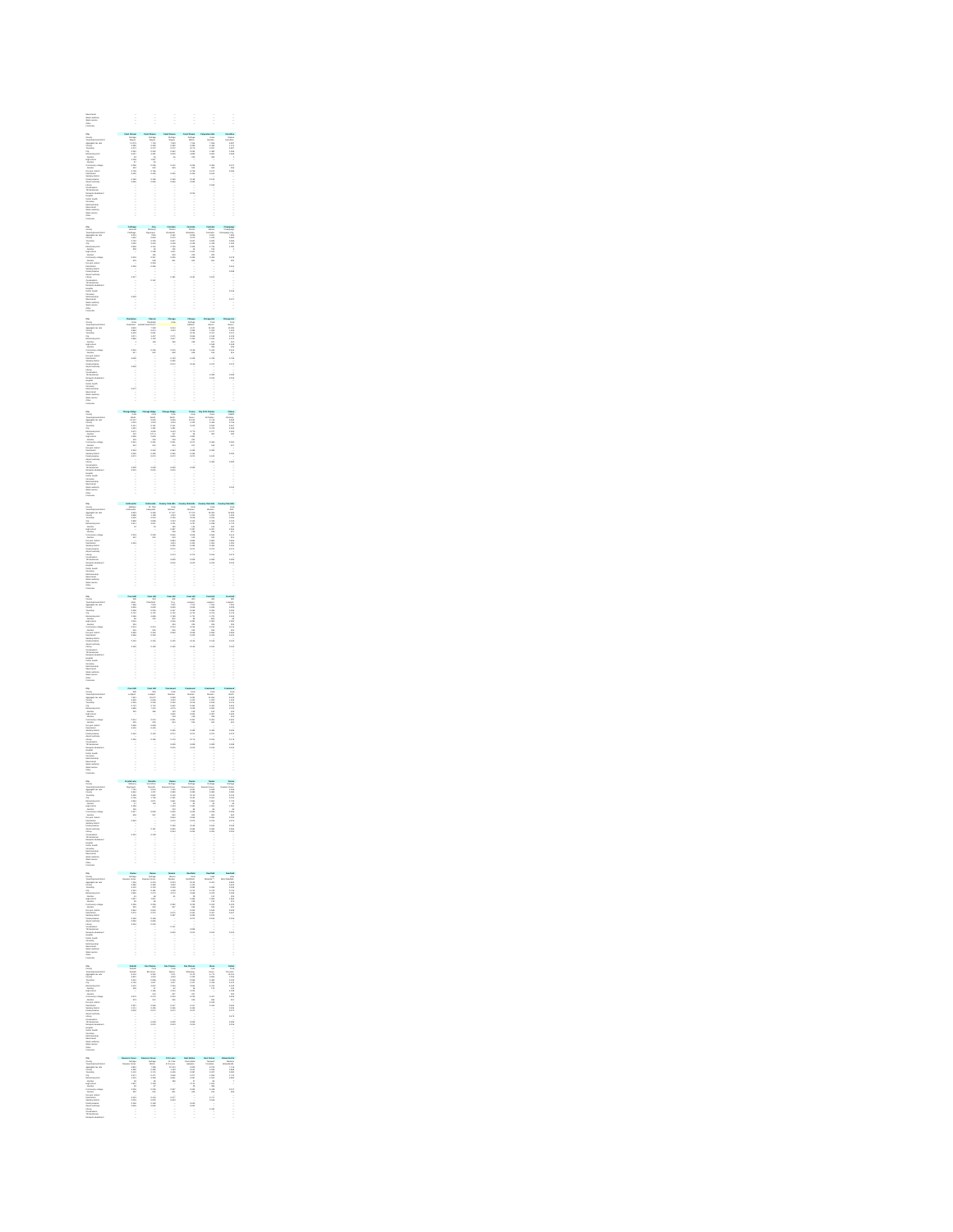|  | والمسابط المستقام والمستقام والمستقاد والمسابق والمستقام والمسابق والمسابق والمسابق والمسابق والمسابق والمسابق والمسابق والمسابق والمسابق والمسابق والمسابق والمسابق والمسابق والمسابق والمسابق والمسابق والمسابق والمسابق وال | المستقل المراقي المستقط والمستقل المستقلة المستقلة المستقلة والمستقلة المستقلة المستقلة والمستقلة المستقلة والمستقلة المستقلة والمستقلة والمستقلة والمستقلة والمستقلة والمستقلة والمستقلة والمستقلة المستقلة المستقلة المستقلة |  |
|--|--------------------------------------------------------------------------------------------------------------------------------------------------------------------------------------------------------------------------------|--------------------------------------------------------------------------------------------------------------------------------------------------------------------------------------------------------------------------------|--|
|  |                                                                                                                                                                                                                                |                                                                                                                                                                                                                                |  |
|  |                                                                                                                                                                                                                                |                                                                                                                                                                                                                                |  |
|  |                                                                                                                                                                                                                                |                                                                                                                                                                                                                                |  |
|  |                                                                                                                                                                                                                                |                                                                                                                                                                                                                                |  |
|  |                                                                                                                                                                                                                                |                                                                                                                                                                                                                                |  |
|  |                                                                                                                                                                                                                                |                                                                                                                                                                                                                                |  |
|  |                                                                                                                                                                                                                                |                                                                                                                                                                                                                                |  |
|  |                                                                                                                                                                                                                                |                                                                                                                                                                                                                                |  |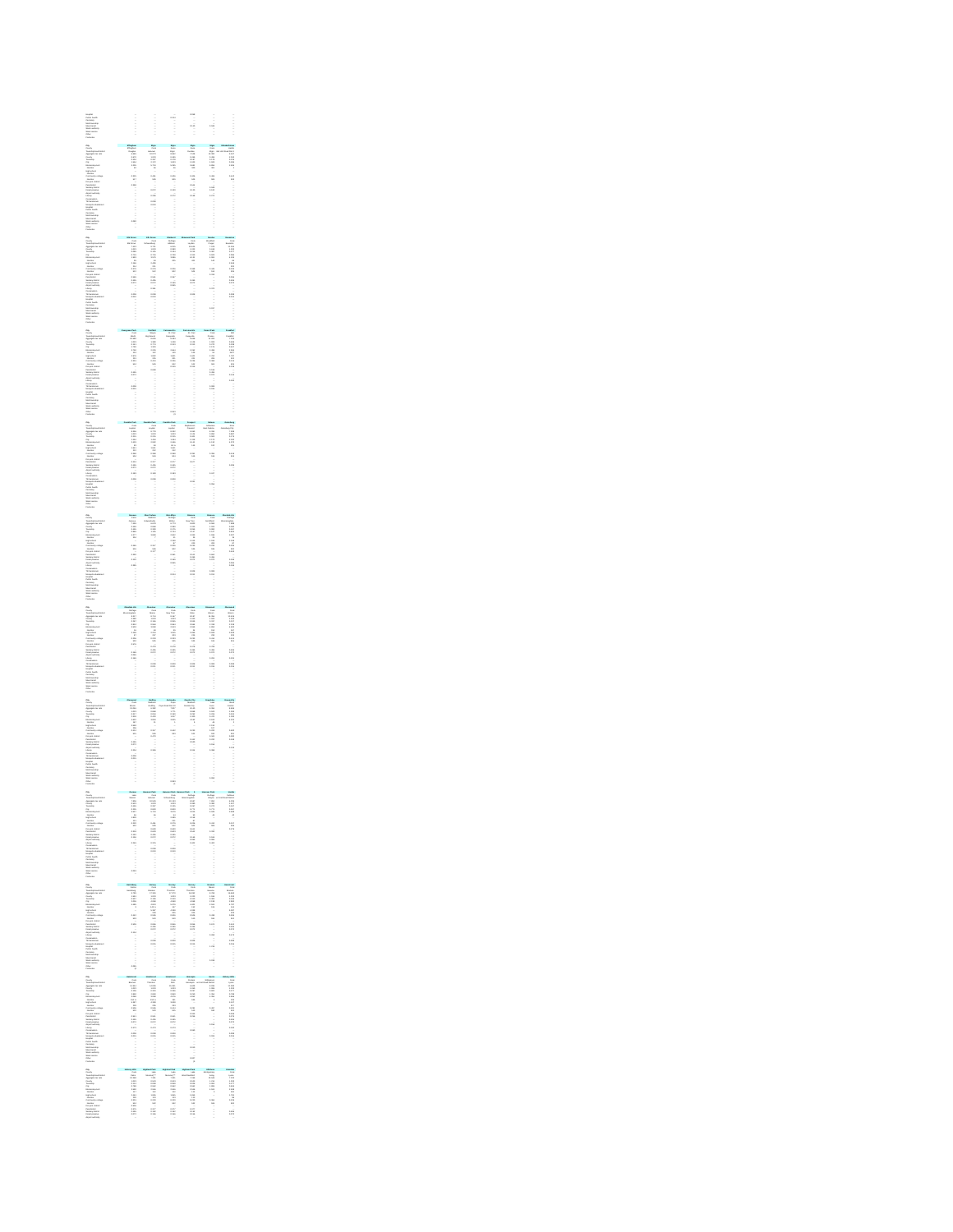|                                                                                          | $\frac{1}{2}$                                                                                                   | <b>1999</b>                                                                                                    |                                                                                                                                                                                                                                | <b>1120</b>                                                                                                                                                                                                                    |
|------------------------------------------------------------------------------------------|-----------------------------------------------------------------------------------------------------------------|----------------------------------------------------------------------------------------------------------------|--------------------------------------------------------------------------------------------------------------------------------------------------------------------------------------------------------------------------------|--------------------------------------------------------------------------------------------------------------------------------------------------------------------------------------------------------------------------------|
|                                                                                          |                                                                                                                 |                                                                                                                |                                                                                                                                                                                                                                |                                                                                                                                                                                                                                |
| ry - Andrew Andrew Andrew Andrew Andrew Andrew Andrew Andrew Andrew Andrew Andrew Andrew |                                                                                                                 | TO SERVE A STATE OF A STATE OF A STATE OF A STATE OF A STATE OF A STATE OF A STATE OF A STATE OF A STATE OF A  | letteration and management and management of the management of the management of the management of the management of the management of the management of the state of the management of the state of the state of the state of | للمستحقة المستنب المستنبي والمستقار والمستقار والمستنب والمستنب المستنب المستقار والمستنب المستنب والمستنب والمستنب والمستنب والمستنب والمستنب والمستنب والمستنب والمستنب والمستنب والمستنب والمستنب والمستنب والمستنب والمستن |
|                                                                                          |                                                                                                                 |                                                                                                                |                                                                                                                                                                                                                                |                                                                                                                                                                                                                                |
|                                                                                          |                                                                                                                 |                                                                                                                |                                                                                                                                                                                                                                |                                                                                                                                                                                                                                |
|                                                                                          |                                                                                                                 |                                                                                                                |                                                                                                                                                                                                                                |                                                                                                                                                                                                                                |
|                                                                                          |                                                                                                                 |                                                                                                                |                                                                                                                                                                                                                                |                                                                                                                                                                                                                                |
|                                                                                          |                                                                                                                 |                                                                                                                |                                                                                                                                                                                                                                |                                                                                                                                                                                                                                |
|                                                                                          | alakanifil seseorika kanandil seseorika saanifilm oleh keseorika kanandil seseorika kanandil seseorika kanandil | diama, and all comparisons are all the comparisons of the comparisons of the comparisons of the comparisons of | a animal session and compared and consider the compared and contribute and consider an analysis and considerate                                                                                                                |                                                                                                                                                                                                                                |
|                                                                                          |                                                                                                                 |                                                                                                                |                                                                                                                                                                                                                                |                                                                                                                                                                                                                                |
| Malayah, Anthras Alisandra Anthralia Anthra Alisan                                       |                                                                                                                 |                                                                                                                |                                                                                                                                                                                                                                |                                                                                                                                                                                                                                |
|                                                                                          |                                                                                                                 |                                                                                                                |                                                                                                                                                                                                                                |                                                                                                                                                                                                                                |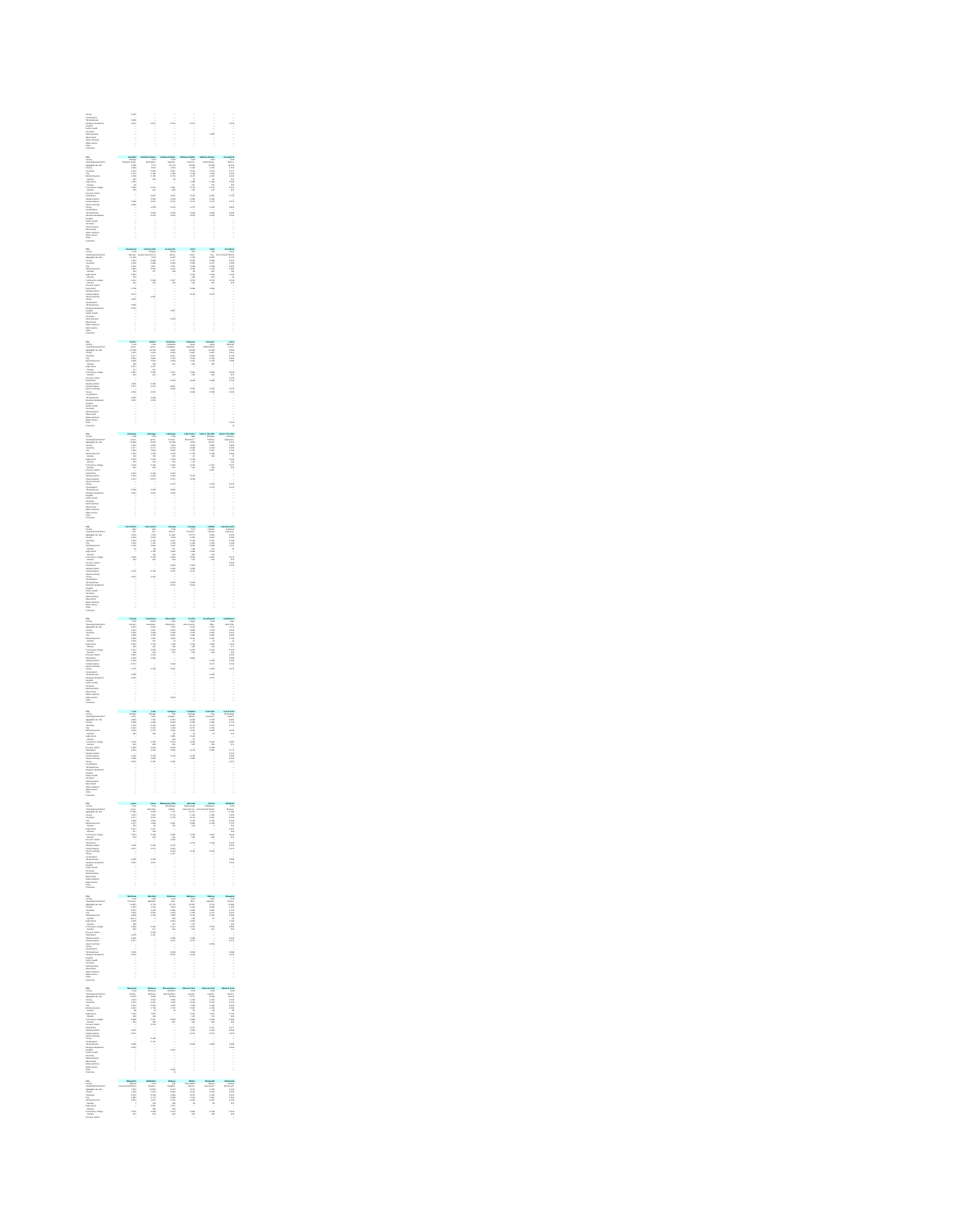|                                                                                                                                                                                                                                |                                                                                                      |                                                                                                                                                                                                                                | <b>All and a complete the complete of the second complete the complete of the complete of the complete of the complete of the complete of the complete of the complete of the complete of the complete of the complete of the c</b> | . Maranasan University of the Company as the proposed of the second particle in the second to the second the company as the company of the company as the company of the second of the second second second second second sec      | $\{a_1,\ldots,a_n\}$ and $\{a_1,\ldots,a_n\}$ and $\{a_1,\ldots,a_n\}$ and $\{a_1,\ldots,a_n\}$ and $\{a_1,\ldots,a_n\}$ and $\{a_1,\ldots,a_n\}$ |                                                                                                                       |
|--------------------------------------------------------------------------------------------------------------------------------------------------------------------------------------------------------------------------------|------------------------------------------------------------------------------------------------------|--------------------------------------------------------------------------------------------------------------------------------------------------------------------------------------------------------------------------------|-------------------------------------------------------------------------------------------------------------------------------------------------------------------------------------------------------------------------------------|------------------------------------------------------------------------------------------------------------------------------------------------------------------------------------------------------------------------------------|---------------------------------------------------------------------------------------------------------------------------------------------------|-----------------------------------------------------------------------------------------------------------------------|
|                                                                                                                                                                                                                                |                                                                                                      |                                                                                                                                                                                                                                |                                                                                                                                                                                                                                     |                                                                                                                                                                                                                                    |                                                                                                                                                   |                                                                                                                       |
|                                                                                                                                                                                                                                |                                                                                                      |                                                                                                                                                                                                                                |                                                                                                                                                                                                                                     |                                                                                                                                                                                                                                    |                                                                                                                                                   |                                                                                                                       |
|                                                                                                                                                                                                                                |                                                                                                      |                                                                                                                                                                                                                                |                                                                                                                                                                                                                                     |                                                                                                                                                                                                                                    |                                                                                                                                                   |                                                                                                                       |
|                                                                                                                                                                                                                                |                                                                                                      |                                                                                                                                                                                                                                |                                                                                                                                                                                                                                     |                                                                                                                                                                                                                                    |                                                                                                                                                   |                                                                                                                       |
|                                                                                                                                                                                                                                |                                                                                                      |                                                                                                                                                                                                                                |                                                                                                                                                                                                                                     |                                                                                                                                                                                                                                    |                                                                                                                                                   |                                                                                                                       |
|                                                                                                                                                                                                                                |                                                                                                      |                                                                                                                                                                                                                                |                                                                                                                                                                                                                                     |                                                                                                                                                                                                                                    |                                                                                                                                                   |                                                                                                                       |
|                                                                                                                                                                                                                                |                                                                                                      |                                                                                                                                                                                                                                |                                                                                                                                                                                                                                     |                                                                                                                                                                                                                                    |                                                                                                                                                   |                                                                                                                       |
|                                                                                                                                                                                                                                |                                                                                                      |                                                                                                                                                                                                                                |                                                                                                                                                                                                                                     |                                                                                                                                                                                                                                    |                                                                                                                                                   |                                                                                                                       |
|                                                                                                                                                                                                                                |                                                                                                      |                                                                                                                                                                                                                                |                                                                                                                                                                                                                                     |                                                                                                                                                                                                                                    |                                                                                                                                                   |                                                                                                                       |
|                                                                                                                                                                                                                                |                                                                                                      |                                                                                                                                                                                                                                |                                                                                                                                                                                                                                     |                                                                                                                                                                                                                                    |                                                                                                                                                   |                                                                                                                       |
|                                                                                                                                                                                                                                |                                                                                                      |                                                                                                                                                                                                                                |                                                                                                                                                                                                                                     |                                                                                                                                                                                                                                    |                                                                                                                                                   |                                                                                                                       |
|                                                                                                                                                                                                                                |                                                                                                      |                                                                                                                                                                                                                                |                                                                                                                                                                                                                                     |                                                                                                                                                                                                                                    |                                                                                                                                                   |                                                                                                                       |
|                                                                                                                                                                                                                                |                                                                                                      |                                                                                                                                                                                                                                |                                                                                                                                                                                                                                     |                                                                                                                                                                                                                                    |                                                                                                                                                   |                                                                                                                       |
|                                                                                                                                                                                                                                |                                                                                                      |                                                                                                                                                                                                                                |                                                                                                                                                                                                                                     |                                                                                                                                                                                                                                    |                                                                                                                                                   |                                                                                                                       |
|                                                                                                                                                                                                                                |                                                                                                      |                                                                                                                                                                                                                                |                                                                                                                                                                                                                                     |                                                                                                                                                                                                                                    |                                                                                                                                                   |                                                                                                                       |
|                                                                                                                                                                                                                                |                                                                                                      |                                                                                                                                                                                                                                |                                                                                                                                                                                                                                     |                                                                                                                                                                                                                                    |                                                                                                                                                   |                                                                                                                       |
|                                                                                                                                                                                                                                |                                                                                                      |                                                                                                                                                                                                                                |                                                                                                                                                                                                                                     |                                                                                                                                                                                                                                    |                                                                                                                                                   |                                                                                                                       |
|                                                                                                                                                                                                                                |                                                                                                      |                                                                                                                                                                                                                                |                                                                                                                                                                                                                                     |                                                                                                                                                                                                                                    |                                                                                                                                                   |                                                                                                                       |
|                                                                                                                                                                                                                                |                                                                                                      |                                                                                                                                                                                                                                |                                                                                                                                                                                                                                     |                                                                                                                                                                                                                                    |                                                                                                                                                   |                                                                                                                       |
|                                                                                                                                                                                                                                |                                                                                                      |                                                                                                                                                                                                                                |                                                                                                                                                                                                                                     |                                                                                                                                                                                                                                    |                                                                                                                                                   |                                                                                                                       |
|                                                                                                                                                                                                                                |                                                                                                      |                                                                                                                                                                                                                                |                                                                                                                                                                                                                                     |                                                                                                                                                                                                                                    |                                                                                                                                                   |                                                                                                                       |
|                                                                                                                                                                                                                                |                                                                                                      |                                                                                                                                                                                                                                |                                                                                                                                                                                                                                     |                                                                                                                                                                                                                                    |                                                                                                                                                   |                                                                                                                       |
|                                                                                                                                                                                                                                |                                                                                                      |                                                                                                                                                                                                                                |                                                                                                                                                                                                                                     |                                                                                                                                                                                                                                    |                                                                                                                                                   |                                                                                                                       |
|                                                                                                                                                                                                                                |                                                                                                      |                                                                                                                                                                                                                                |                                                                                                                                                                                                                                     |                                                                                                                                                                                                                                    |                                                                                                                                                   |                                                                                                                       |
|                                                                                                                                                                                                                                |                                                                                                      |                                                                                                                                                                                                                                |                                                                                                                                                                                                                                     |                                                                                                                                                                                                                                    |                                                                                                                                                   |                                                                                                                       |
|                                                                                                                                                                                                                                |                                                                                                      |                                                                                                                                                                                                                                |                                                                                                                                                                                                                                     |                                                                                                                                                                                                                                    |                                                                                                                                                   |                                                                                                                       |
|                                                                                                                                                                                                                                |                                                                                                      |                                                                                                                                                                                                                                |                                                                                                                                                                                                                                     |                                                                                                                                                                                                                                    |                                                                                                                                                   |                                                                                                                       |
|                                                                                                                                                                                                                                |                                                                                                      |                                                                                                                                                                                                                                |                                                                                                                                                                                                                                     |                                                                                                                                                                                                                                    |                                                                                                                                                   |                                                                                                                       |
|                                                                                                                                                                                                                                |                                                                                                      |                                                                                                                                                                                                                                |                                                                                                                                                                                                                                     |                                                                                                                                                                                                                                    |                                                                                                                                                   |                                                                                                                       |
|                                                                                                                                                                                                                                |                                                                                                      |                                                                                                                                                                                                                                |                                                                                                                                                                                                                                     |                                                                                                                                                                                                                                    |                                                                                                                                                   |                                                                                                                       |
|                                                                                                                                                                                                                                |                                                                                                      |                                                                                                                                                                                                                                |                                                                                                                                                                                                                                     |                                                                                                                                                                                                                                    |                                                                                                                                                   |                                                                                                                       |
|                                                                                                                                                                                                                                |                                                                                                      |                                                                                                                                                                                                                                |                                                                                                                                                                                                                                     |                                                                                                                                                                                                                                    |                                                                                                                                                   |                                                                                                                       |
| THE STATE OF THE RESERVE THE STATE OF THE RESERVE THE STATE OF THE STATE OF THE STATE OF THE STATE OF THE STATE OF THE STATE OF THE STATE OF THE STATE OF THE STATE OF THE STATE OF THE STATE OF THE STATE OF THE STATE OF THE |                                                                                                      |                                                                                                                                                                                                                                |                                                                                                                                                                                                                                     |                                                                                                                                                                                                                                    |                                                                                                                                                   |                                                                                                                       |
|                                                                                                                                                                                                                                |                                                                                                      |                                                                                                                                                                                                                                |                                                                                                                                                                                                                                     |                                                                                                                                                                                                                                    |                                                                                                                                                   |                                                                                                                       |
|                                                                                                                                                                                                                                |                                                                                                      |                                                                                                                                                                                                                                |                                                                                                                                                                                                                                     |                                                                                                                                                                                                                                    | and a state of the company of the state of the state of the state of the state of the state of the state of the                                   | المقارن والمستحقة والمسابير والمستحقة والمسابيس والمستحقة والمسابقة والمستحقة والمستحقة والمسابقة والمستحقة والمسابقة |
|                                                                                                                                                                                                                                |                                                                                                      |                                                                                                                                                                                                                                |                                                                                                                                                                                                                                     |                                                                                                                                                                                                                                    |                                                                                                                                                   |                                                                                                                       |
|                                                                                                                                                                                                                                |                                                                                                      |                                                                                                                                                                                                                                |                                                                                                                                                                                                                                     |                                                                                                                                                                                                                                    |                                                                                                                                                   |                                                                                                                       |
|                                                                                                                                                                                                                                |                                                                                                      |                                                                                                                                                                                                                                |                                                                                                                                                                                                                                     |                                                                                                                                                                                                                                    |                                                                                                                                                   |                                                                                                                       |
|                                                                                                                                                                                                                                |                                                                                                      |                                                                                                                                                                                                                                |                                                                                                                                                                                                                                     |                                                                                                                                                                                                                                    |                                                                                                                                                   |                                                                                                                       |
|                                                                                                                                                                                                                                |                                                                                                      |                                                                                                                                                                                                                                |                                                                                                                                                                                                                                     |                                                                                                                                                                                                                                    |                                                                                                                                                   |                                                                                                                       |
|                                                                                                                                                                                                                                |                                                                                                      |                                                                                                                                                                                                                                |                                                                                                                                                                                                                                     |                                                                                                                                                                                                                                    |                                                                                                                                                   |                                                                                                                       |
|                                                                                                                                                                                                                                |                                                                                                      |                                                                                                                                                                                                                                |                                                                                                                                                                                                                                     |                                                                                                                                                                                                                                    |                                                                                                                                                   |                                                                                                                       |
|                                                                                                                                                                                                                                |                                                                                                      |                                                                                                                                                                                                                                |                                                                                                                                                                                                                                     |                                                                                                                                                                                                                                    |                                                                                                                                                   |                                                                                                                       |
|                                                                                                                                                                                                                                |                                                                                                      |                                                                                                                                                                                                                                |                                                                                                                                                                                                                                     |                                                                                                                                                                                                                                    |                                                                                                                                                   |                                                                                                                       |
|                                                                                                                                                                                                                                |                                                                                                      |                                                                                                                                                                                                                                |                                                                                                                                                                                                                                     |                                                                                                                                                                                                                                    |                                                                                                                                                   |                                                                                                                       |
|                                                                                                                                                                                                                                |                                                                                                      |                                                                                                                                                                                                                                |                                                                                                                                                                                                                                     |                                                                                                                                                                                                                                    |                                                                                                                                                   |                                                                                                                       |
|                                                                                                                                                                                                                                |                                                                                                      |                                                                                                                                                                                                                                |                                                                                                                                                                                                                                     |                                                                                                                                                                                                                                    |                                                                                                                                                   |                                                                                                                       |
|                                                                                                                                                                                                                                |                                                                                                      |                                                                                                                                                                                                                                |                                                                                                                                                                                                                                     |                                                                                                                                                                                                                                    |                                                                                                                                                   |                                                                                                                       |
|                                                                                                                                                                                                                                |                                                                                                      |                                                                                                                                                                                                                                |                                                                                                                                                                                                                                     |                                                                                                                                                                                                                                    |                                                                                                                                                   |                                                                                                                       |
|                                                                                                                                                                                                                                | 1970年,1982年,1982年,1982年,1983年,1983年,1983年,1983年,1983年,1983年,1983年,1983年,1983年,1983年,1983年,1983年,1983 | WESTERN PRESSURE AND DESCRIPTION OF PROPERTY AND RELEASED FOR A SECOND PROPERTY OF A SECOND PROPERTY OF A SECOND PROPERTY OF A SECOND PROPERTY OF A SECOND PROPERTY OF A SECOND PROPERTY OF A SECOND PROPERTY OF A SECOND PROP |                                                                                                                                                                                                                                     |                                                                                                                                                                                                                                    |                                                                                                                                                   |                                                                                                                       |
|                                                                                                                                                                                                                                | <b>M</b>                                                                                             | <b>M</b>                                                                                                                                                                                                                       |                                                                                                                                                                                                                                     | <b>CONTROL</b> Communication of the control of the control of the control of the control of the control of the control of the control of the control of the control of the control of the control of the control of the control of |                                                                                                                                                   |                                                                                                                       |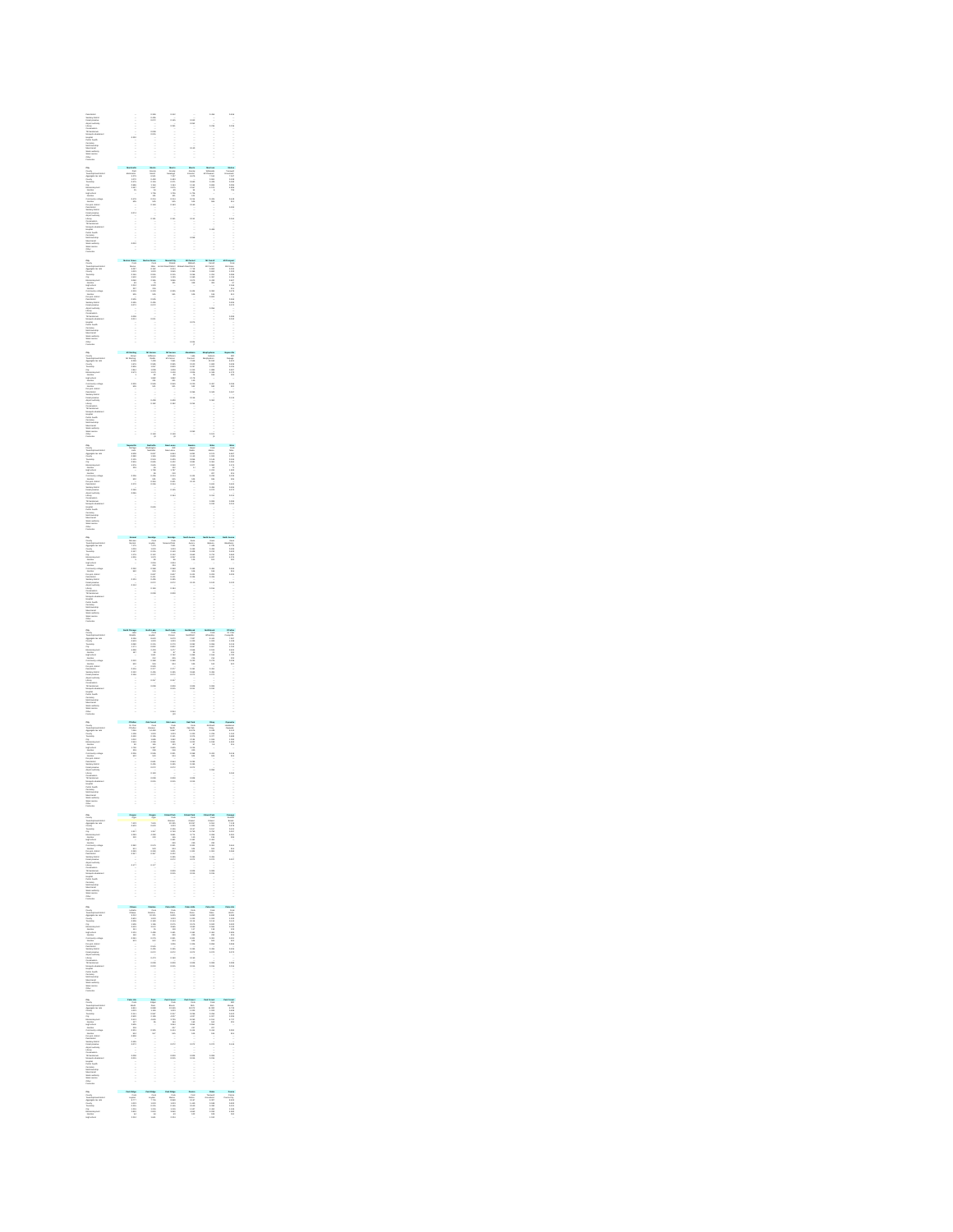|                                                                                                                      |                                                                                              |                                                                     | <b>2008 - Principal Principal Principal Principal Principal Principal Principal Principal Principal Principal Pri</b>                                                                                                         | <b>1</b>                                                                                                       |  |
|----------------------------------------------------------------------------------------------------------------------|----------------------------------------------------------------------------------------------|---------------------------------------------------------------------|-------------------------------------------------------------------------------------------------------------------------------------------------------------------------------------------------------------------------------|----------------------------------------------------------------------------------------------------------------|--|
|                                                                                                                      |                                                                                              |                                                                     |                                                                                                                                                                                                                               |                                                                                                                |  |
|                                                                                                                      |                                                                                              |                                                                     |                                                                                                                                                                                                                               |                                                                                                                |  |
|                                                                                                                      |                                                                                              |                                                                     |                                                                                                                                                                                                                               |                                                                                                                |  |
|                                                                                                                      |                                                                                              |                                                                     |                                                                                                                                                                                                                               |                                                                                                                |  |
|                                                                                                                      |                                                                                              |                                                                     |                                                                                                                                                                                                                               |                                                                                                                |  |
|                                                                                                                      |                                                                                              |                                                                     |                                                                                                                                                                                                                               |                                                                                                                |  |
|                                                                                                                      |                                                                                              |                                                                     |                                                                                                                                                                                                                               |                                                                                                                |  |
|                                                                                                                      |                                                                                              |                                                                     |                                                                                                                                                                                                                               |                                                                                                                |  |
|                                                                                                                      |                                                                                              |                                                                     |                                                                                                                                                                                                                               |                                                                                                                |  |
|                                                                                                                      |                                                                                              |                                                                     |                                                                                                                                                                                                                               |                                                                                                                |  |
|                                                                                                                      |                                                                                              |                                                                     |                                                                                                                                                                                                                               |                                                                                                                |  |
|                                                                                                                      |                                                                                              |                                                                     |                                                                                                                                                                                                                               |                                                                                                                |  |
|                                                                                                                      |                                                                                              |                                                                     |                                                                                                                                                                                                                               |                                                                                                                |  |
|                                                                                                                      |                                                                                              |                                                                     |                                                                                                                                                                                                                               |                                                                                                                |  |
|                                                                                                                      |                                                                                              |                                                                     |                                                                                                                                                                                                                               |                                                                                                                |  |
|                                                                                                                      |                                                                                              |                                                                     |                                                                                                                                                                                                                               |                                                                                                                |  |
|                                                                                                                      |                                                                                              |                                                                     |                                                                                                                                                                                                                               |                                                                                                                |  |
|                                                                                                                      |                                                                                              |                                                                     |                                                                                                                                                                                                                               |                                                                                                                |  |
|                                                                                                                      |                                                                                              |                                                                     |                                                                                                                                                                                                                               |                                                                                                                |  |
|                                                                                                                      |                                                                                              |                                                                     |                                                                                                                                                                                                                               |                                                                                                                |  |
|                                                                                                                      |                                                                                              |                                                                     |                                                                                                                                                                                                                               |                                                                                                                |  |
|                                                                                                                      |                                                                                              |                                                                     |                                                                                                                                                                                                                               |                                                                                                                |  |
|                                                                                                                      |                                                                                              |                                                                     |                                                                                                                                                                                                                               |                                                                                                                |  |
|                                                                                                                      |                                                                                              |                                                                     |                                                                                                                                                                                                                               |                                                                                                                |  |
|                                                                                                                      |                                                                                              |                                                                     |                                                                                                                                                                                                                               |                                                                                                                |  |
|                                                                                                                      |                                                                                              |                                                                     |                                                                                                                                                                                                                               |                                                                                                                |  |
|                                                                                                                      |                                                                                              |                                                                     | and a contribution of the contribution of the contribution of the contribution of the contribution of the contribution of the contribution of the contribution of the contribution of the contribution of the contribution of |                                                                                                                |  |
|                                                                                                                      |                                                                                              |                                                                     |                                                                                                                                                                                                                               |                                                                                                                |  |
|                                                                                                                      |                                                                                              |                                                                     |                                                                                                                                                                                                                               |                                                                                                                |  |
|                                                                                                                      |                                                                                              |                                                                     |                                                                                                                                                                                                                               |                                                                                                                |  |
|                                                                                                                      |                                                                                              |                                                                     |                                                                                                                                                                                                                               |                                                                                                                |  |
|                                                                                                                      |                                                                                              |                                                                     |                                                                                                                                                                                                                               |                                                                                                                |  |
|                                                                                                                      |                                                                                              |                                                                     |                                                                                                                                                                                                                               |                                                                                                                |  |
|                                                                                                                      |                                                                                              |                                                                     |                                                                                                                                                                                                                               |                                                                                                                |  |
|                                                                                                                      |                                                                                              |                                                                     |                                                                                                                                                                                                                               |                                                                                                                |  |
|                                                                                                                      |                                                                                              |                                                                     |                                                                                                                                                                                                                               |                                                                                                                |  |
|                                                                                                                      |                                                                                              |                                                                     |                                                                                                                                                                                                                               |                                                                                                                |  |
|                                                                                                                      |                                                                                              |                                                                     |                                                                                                                                                                                                                               |                                                                                                                |  |
|                                                                                                                      |                                                                                              |                                                                     |                                                                                                                                                                                                                               |                                                                                                                |  |
|                                                                                                                      |                                                                                              |                                                                     |                                                                                                                                                                                                                               |                                                                                                                |  |
|                                                                                                                      |                                                                                              |                                                                     |                                                                                                                                                                                                                               |                                                                                                                |  |
|                                                                                                                      |                                                                                              |                                                                     |                                                                                                                                                                                                                               |                                                                                                                |  |
|                                                                                                                      |                                                                                              |                                                                     |                                                                                                                                                                                                                               |                                                                                                                |  |
|                                                                                                                      |                                                                                              |                                                                     |                                                                                                                                                                                                                               |                                                                                                                |  |
|                                                                                                                      |                                                                                              |                                                                     |                                                                                                                                                                                                                               |                                                                                                                |  |
|                                                                                                                      |                                                                                              |                                                                     |                                                                                                                                                                                                                               |                                                                                                                |  |
|                                                                                                                      |                                                                                              |                                                                     |                                                                                                                                                                                                                               |                                                                                                                |  |
|                                                                                                                      |                                                                                              |                                                                     |                                                                                                                                                                                                                               |                                                                                                                |  |
|                                                                                                                      |                                                                                              |                                                                     |                                                                                                                                                                                                                               |                                                                                                                |  |
|                                                                                                                      |                                                                                              |                                                                     |                                                                                                                                                                                                                               |                                                                                                                |  |
|                                                                                                                      |                                                                                              |                                                                     |                                                                                                                                                                                                                               |                                                                                                                |  |
|                                                                                                                      |                                                                                              |                                                                     |                                                                                                                                                                                                                               |                                                                                                                |  |
|                                                                                                                      |                                                                                              |                                                                     |                                                                                                                                                                                                                               |                                                                                                                |  |
|                                                                                                                      |                                                                                              |                                                                     |                                                                                                                                                                                                                               |                                                                                                                |  |
|                                                                                                                      |                                                                                              |                                                                     |                                                                                                                                                                                                                               |                                                                                                                |  |
|                                                                                                                      |                                                                                              |                                                                     |                                                                                                                                                                                                                               |                                                                                                                |  |
|                                                                                                                      |                                                                                              |                                                                     |                                                                                                                                                                                                                               | 1983858888888888888888888                                                                                      |  |
|                                                                                                                      |                                                                                              |                                                                     |                                                                                                                                                                                                                               |                                                                                                                |  |
|                                                                                                                      |                                                                                              |                                                                     |                                                                                                                                                                                                                               |                                                                                                                |  |
|                                                                                                                      |                                                                                              |                                                                     |                                                                                                                                                                                                                               |                                                                                                                |  |
|                                                                                                                      |                                                                                              |                                                                     |                                                                                                                                                                                                                               |                                                                                                                |  |
|                                                                                                                      |                                                                                              |                                                                     |                                                                                                                                                                                                                               |                                                                                                                |  |
|                                                                                                                      |                                                                                              |                                                                     |                                                                                                                                                                                                                               |                                                                                                                |  |
|                                                                                                                      |                                                                                              |                                                                     |                                                                                                                                                                                                                               |                                                                                                                |  |
|                                                                                                                      |                                                                                              |                                                                     |                                                                                                                                                                                                                               |                                                                                                                |  |
|                                                                                                                      |                                                                                              |                                                                     |                                                                                                                                                                                                                               |                                                                                                                |  |
|                                                                                                                      |                                                                                              |                                                                     |                                                                                                                                                                                                                               |                                                                                                                |  |
|                                                                                                                      |                                                                                              |                                                                     |                                                                                                                                                                                                                               |                                                                                                                |  |
|                                                                                                                      |                                                                                              |                                                                     |                                                                                                                                                                                                                               |                                                                                                                |  |
|                                                                                                                      |                                                                                              |                                                                     |                                                                                                                                                                                                                               |                                                                                                                |  |
|                                                                                                                      |                                                                                              |                                                                     |                                                                                                                                                                                                                               |                                                                                                                |  |
|                                                                                                                      |                                                                                              |                                                                     |                                                                                                                                                                                                                               |                                                                                                                |  |
|                                                                                                                      |                                                                                              |                                                                     |                                                                                                                                                                                                                               |                                                                                                                |  |
|                                                                                                                      |                                                                                              |                                                                     |                                                                                                                                                                                                                               |                                                                                                                |  |
|                                                                                                                      |                                                                                              |                                                                     |                                                                                                                                                                                                                               |                                                                                                                |  |
|                                                                                                                      |                                                                                              |                                                                     |                                                                                                                                                                                                                               |                                                                                                                |  |
|                                                                                                                      |                                                                                              |                                                                     |                                                                                                                                                                                                                               |                                                                                                                |  |
|                                                                                                                      |                                                                                              |                                                                     |                                                                                                                                                                                                                               |                                                                                                                |  |
|                                                                                                                      |                                                                                              |                                                                     |                                                                                                                                                                                                                               |                                                                                                                |  |
|                                                                                                                      |                                                                                              |                                                                     |                                                                                                                                                                                                                               |                                                                                                                |  |
|                                                                                                                      |                                                                                              |                                                                     |                                                                                                                                                                                                                               |                                                                                                                |  |
| <b>COMPONITY PROGRAM CONTROLLED AND CONTRACT OF A SECOND CONTRACT OF A SECOND CONTRACT OF A SECOND CONTRACT OF A</b> |                                                                                              |                                                                     |                                                                                                                                                                                                                               |                                                                                                                |  |
|                                                                                                                      | ENTER ALL EL ABASSESENT MANAGER ERABERT ALL EL ABASSESENT ALL EL ABASSESENT EN EL ABASSESENT | will action that annual communications considered and action action | liji i i                                                                                                                                                                                                                      | 1999, 1999, 1999, 1999, 1999, 1999, 1999, 1999, 1999, 1999, 1999, 1999, 1999, 1999, 1999, 1999, 1999, 1999, 19 |  |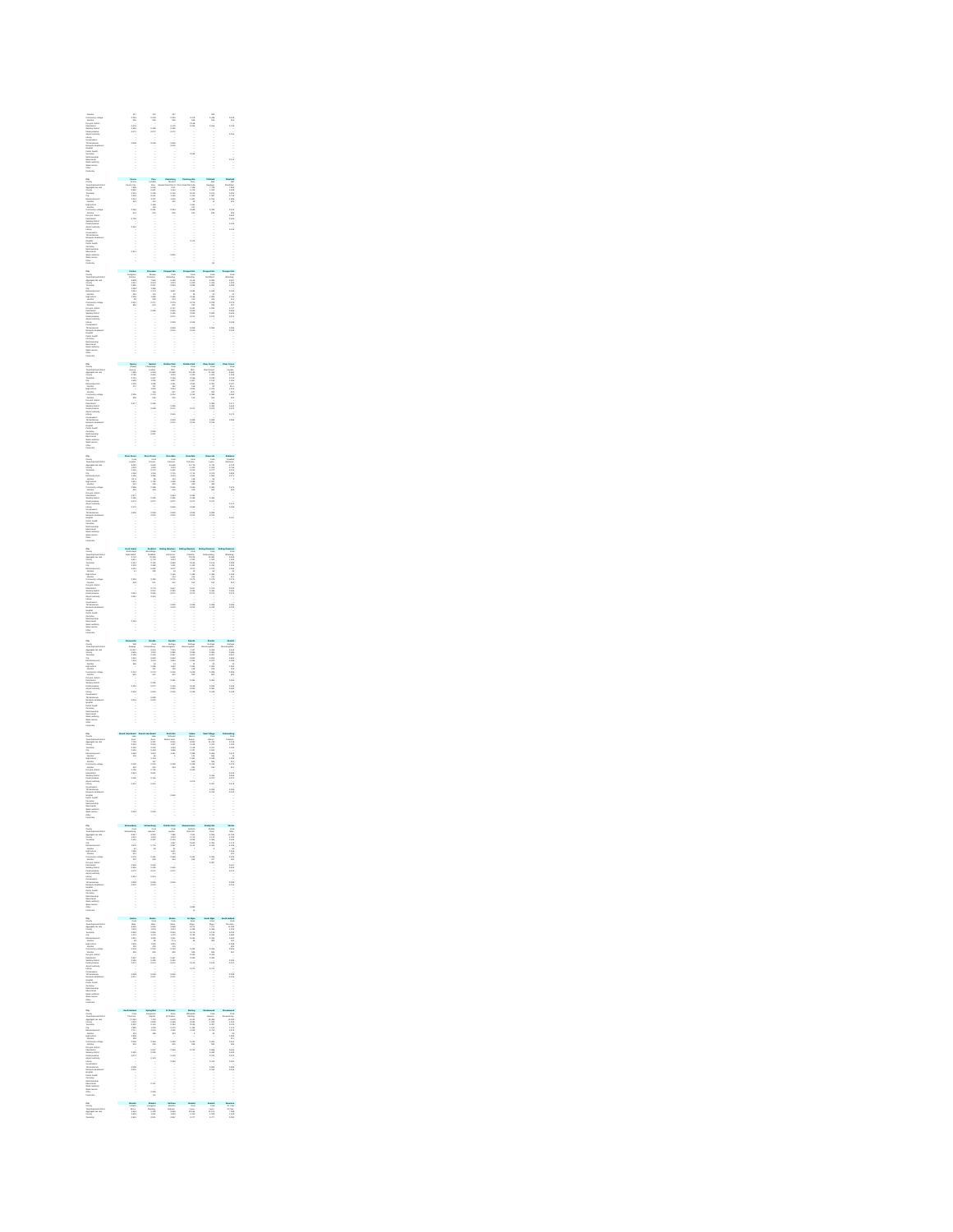|                                                                                                                 |                                                                                                      | はいき はんしょう しょうこう いっこう いっこう いっこう あいじょう                                                                                                                                                                                         |                                                                                                                                                                                                                              |                                                                                                                            |                                                                                                      |
|-----------------------------------------------------------------------------------------------------------------|------------------------------------------------------------------------------------------------------|------------------------------------------------------------------------------------------------------------------------------------------------------------------------------------------------------------------------------|------------------------------------------------------------------------------------------------------------------------------------------------------------------------------------------------------------------------------|----------------------------------------------------------------------------------------------------------------------------|------------------------------------------------------------------------------------------------------|
|                                                                                                                 |                                                                                                      |                                                                                                                                                                                                                              |                                                                                                                                                                                                                              |                                                                                                                            |                                                                                                      |
|                                                                                                                 |                                                                                                      |                                                                                                                                                                                                                              |                                                                                                                                                                                                                              |                                                                                                                            |                                                                                                      |
|                                                                                                                 |                                                                                                      |                                                                                                                                                                                                                              |                                                                                                                                                                                                                              |                                                                                                                            |                                                                                                      |
|                                                                                                                 |                                                                                                      |                                                                                                                                                                                                                              |                                                                                                                                                                                                                              |                                                                                                                            |                                                                                                      |
|                                                                                                                 |                                                                                                      |                                                                                                                                                                                                                              |                                                                                                                                                                                                                              |                                                                                                                            |                                                                                                      |
| PROPOSE CONSULTATIVE CONSULTATIVE CONSULTATIVE CONSULTATIVE CONSULTATIVE CONSULTATIVE CONSULTATIVE CONSULTATIVE |                                                                                                      | as a model of the material decomposition of the component of the contract of the contract of the contract of the contract of the contract of the contract of the contract of the contract of the contract of the contract of | and the component of the component of the component of the component of the component of the component of the component of the component of the component of the component of the component of the component of the componen | with a more parameter and increase a parameter $\mu$ and $\mu$ and $\mu$ and $\mu$ and $\mu$ and $\mu$ and $\mu$ and $\mu$ |                                                                                                      |
|                                                                                                                 |                                                                                                      |                                                                                                                                                                                                                              |                                                                                                                                                                                                                              |                                                                                                                            |                                                                                                      |
|                                                                                                                 | 1992年,1992年,1992年,1992年,1992年,1992年,1992年,1992年,1992年,1992年,1992年,1992年,1992年,1992年,1992年,1992年,1992 |                                                                                                                                                                                                                              |                                                                                                                                                                                                                              |                                                                                                                            | 1970年,1972年,1972年,1972年,1972年,1972年,1972年,1972年,1972年,1972年,1972年,1972年,1972年,1972年,1972年,1972年,1972 |
|                                                                                                                 |                                                                                                      |                                                                                                                                                                                                                              |                                                                                                                                                                                                                              |                                                                                                                            |                                                                                                      |